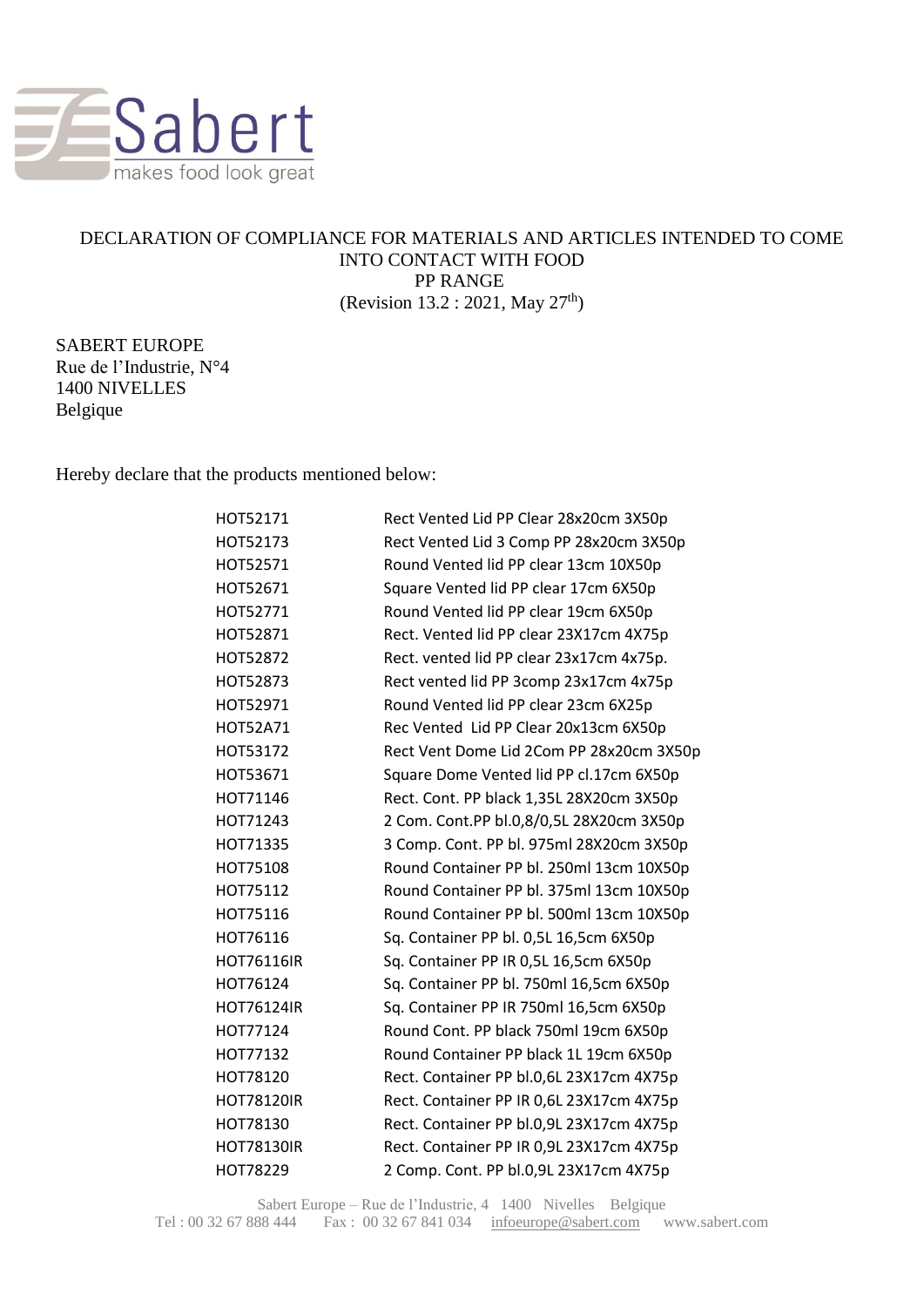| <b>HOT78229IR</b> | 2 Comp. Cont. PP IR 0,9L 23X17cm 4X75p   |
|-------------------|------------------------------------------|
| HOT78330          | 3 Comp Cont. PP Black 0,9L 23X17cm 4X75p |
| HOT79132          | Round Cont. PP black 1L 23cm 6X25p       |
| <b>HOT7A112</b>   | Rec Contain PP Black 375ml 20x13cm 6X50p |
| <b>HOT7A116</b>   | Rec Contain PP Black 500ml 20x13cm 6X50p |
| HOTCH1211-43-1    | PP Clear Hinged 1 comp 250ml 6x84p       |
| HOTCH1211-60-1    | PP Clear Hinged 1 comp 375ml 6x80p       |
| HOTCH1211-79-1    | PP Clear Hinged 1 comp 500ml 6x76p       |
| HOTCH1712-65-1    | PP Clear Hinged 1 comp 750ml 4x76p       |
| HOTCH1712-85-1    | PP Clear Hinged 1 comp 1000ml 4x72p      |
| HOTCOM7124330C6   | Combo Rec 2 Comp 0.8/0.5L PP 6 kit 15+15 |
| HOTCOM76124       | Combo Sq Cont PP 750ml 16,5cm 150+150    |
| HOTCOM7712430C6   | Combo Round Cont 750ml PP 6 kits 15+15   |
| HOTCOM77132       | Combo Round Cont PP 1000ml 150+150       |
| HOTCOM7713230C6   | Combo Round Cont 1L PP 6 kits 15+15      |
| HOTCOM78120       | Combo Rect Cont PP 600ml 23x17 150+150   |
| HOTCOM7813030C6   | Combo Rect Cont 900ml PP 6 kits 15+15    |
| HOTCOM78130IR30C6 | Combo Rect Cont 900ml PP 6 kits 15+15    |
| HOTCOM7822930C6   | Combo Rect 2 Comp 600ml PP 6 kit 15+15   |
| <b>PUL51201PP</b> | Round Lid PP Clear 13cm 20x50p           |
| PUL51601F300PP    | Rect Lid PP Clear 23x15cm 6X50p          |
| <b>PUL51601PP</b> | Rectangular Lid PP Clear 24x17cm 3X50p   |
| <b>PUL51602PP</b> | Rect. 2 comp. lid PP clear 24x17cm 3x50p |
| <b>PUL51616PP</b> | Round Lid PP Clear 15cm 5x100p           |
| PUL51621          | Rect Slope Lid RPET Clear 4x75p          |
| <b>PUL51841PP</b> | Rect Lid PP Clear 21x16cm 3x50p          |
| PUL51901PP        | Square lid PP clear 23 cm 6x25p          |
| PUL51901F300PP    | Square Dome PP Lid Clear 23cm 300p       |
| <b>PUL51903PP</b> | Square lid 3 comp. PP clear 23 cm 6x25p  |
| PUL51916F300      | Square Lid PP Clear 15,5cm 4X75p         |
| PUL51932F300      | Square Lid PP Clear 18cm 3X100p          |
| <b>PUL52032PP</b> | Buddha Round lid PP clear 17,5cm 6x50p   |
| <b>PUL52932PP</b> | BePulp Round lid PP clear 21cm 4x75p     |
| <b>PUL54124PP</b> | Square Lid PP Clear 18x18cm 6X50p        |
| PUL5497SV300      | Oval Lid PP Clear Burrito Bowl 6X50p     |

Comply with the following regulations:

• **1935/2004 :** Regulation (EC) of the European parliament and of the council of 27 October 2004 on materials and articles intended to come into contact with food.

In the following condition of use: Contact with dry and wet food, aqueous food, fatty food, acidic food, alcoholic food. All storage time at ambient temperature or lower temperature. Weakened impact resistance can occur at temperatures below zero. Maximum temperature of use 121°C max time 1 hour Suitable for microwave only (not suitable for traditional oven). Use in hot cabinet at 90°C max 4h.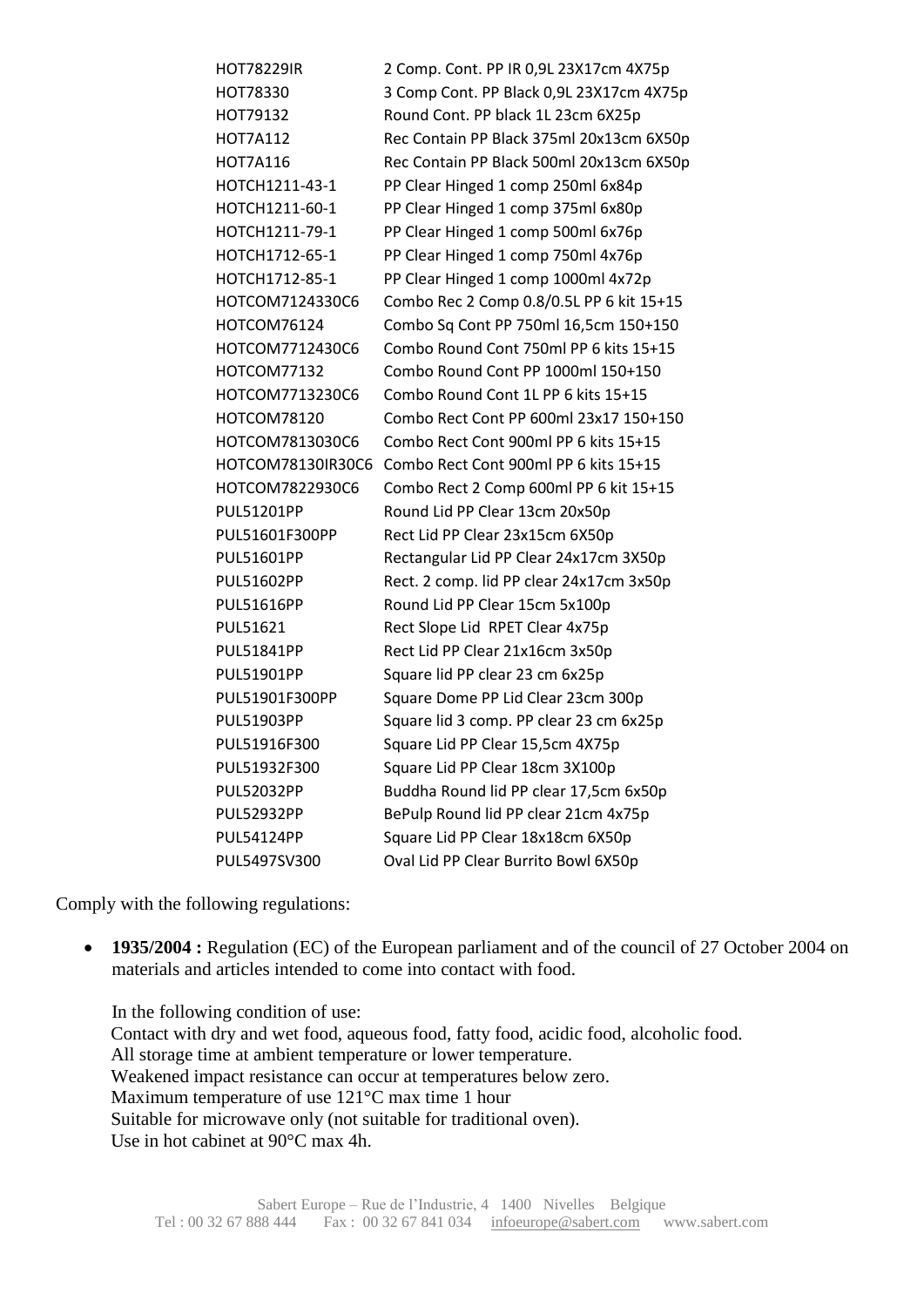- **10/2011/UE:** commission regulation of 14 January 2011 on plastic materials and articles intended to come into contact with food and amendments:
	- 321/2011/EU from 2/04/2011
	- 1282/2011/EU from 10/12/2011
	- 1183/2012/EU from 12/12/2012
	- 202/2014/EU from 4/03/2014
	- 865/2014/EU from 9/08/2014
	- 2015/174/EU from 6/02/2015
	- 2016/1416 from 24/08/2016
	- 2017/752 from 28/04/2017
	- 2018/79 du 18/01/2018
	- 2018/213 from 12/02/2018
	- 2018/831 from 05/06/2018
	- $-$  2019/37 from 31/01/2019
	- 2019/1338 from 08/08/2019

The products we supply comply with the overall migration limit of 60 mg/Kg or  $10$ mg/dm<sup>2</sup> as laid down in regulation 10/2011/EU.

Test condition : 2 hours at 100°C in acetic acid 3% (stimulant B) and ethanol 50% (stimulant D1) 1 hour at 121°C in vegetal oil (stimulant D2)

Area/volume ratio : 6 dm²/Kg ou dm²/L

| $N^{\circ}$ CAS or PM | <b>Substances</b>                                                                       | <b>Specific migration limit</b><br>(SML) or other restriction<br>(mg/Kg) |
|-----------------------|-----------------------------------------------------------------------------------------|--------------------------------------------------------------------------|
| 0027676-62-6          | 1,3,5-tris(3,5-di-tert-butyl-4-hydroxybenzyl)-<br>1,3,5-triazine-2,4,6(1H,3H,5H)-trione |                                                                          |
| 0001333-86-4          | Carbon black                                                                            |                                                                          |
| 0002082-79-3          | $3-(3,5-di-tert-butyl-4-$<br>hydroxyphényl) propionate d'octadécyle                     | 6                                                                        |

Following substances submitted to Specific Migration Limit (SML) might have been used:

Some other substances might be present, but they are protected by a non-disclosure agreement. We have checked that for those substances, SML complies with EU10/2011 requirements.

Dual use additives

| <b>Référence</b> | Nom de la substance         |
|------------------|-----------------------------|
| E471             | Mono- and diglycerides      |
| E470a            | Calcium salts of fatty acid |
| E553b            | Talc                        |
| E171             | Titanium Dioxide            |
| E172             | Iron Oxides & Hydroxides    |
| E529             | Calcium Oxide               |